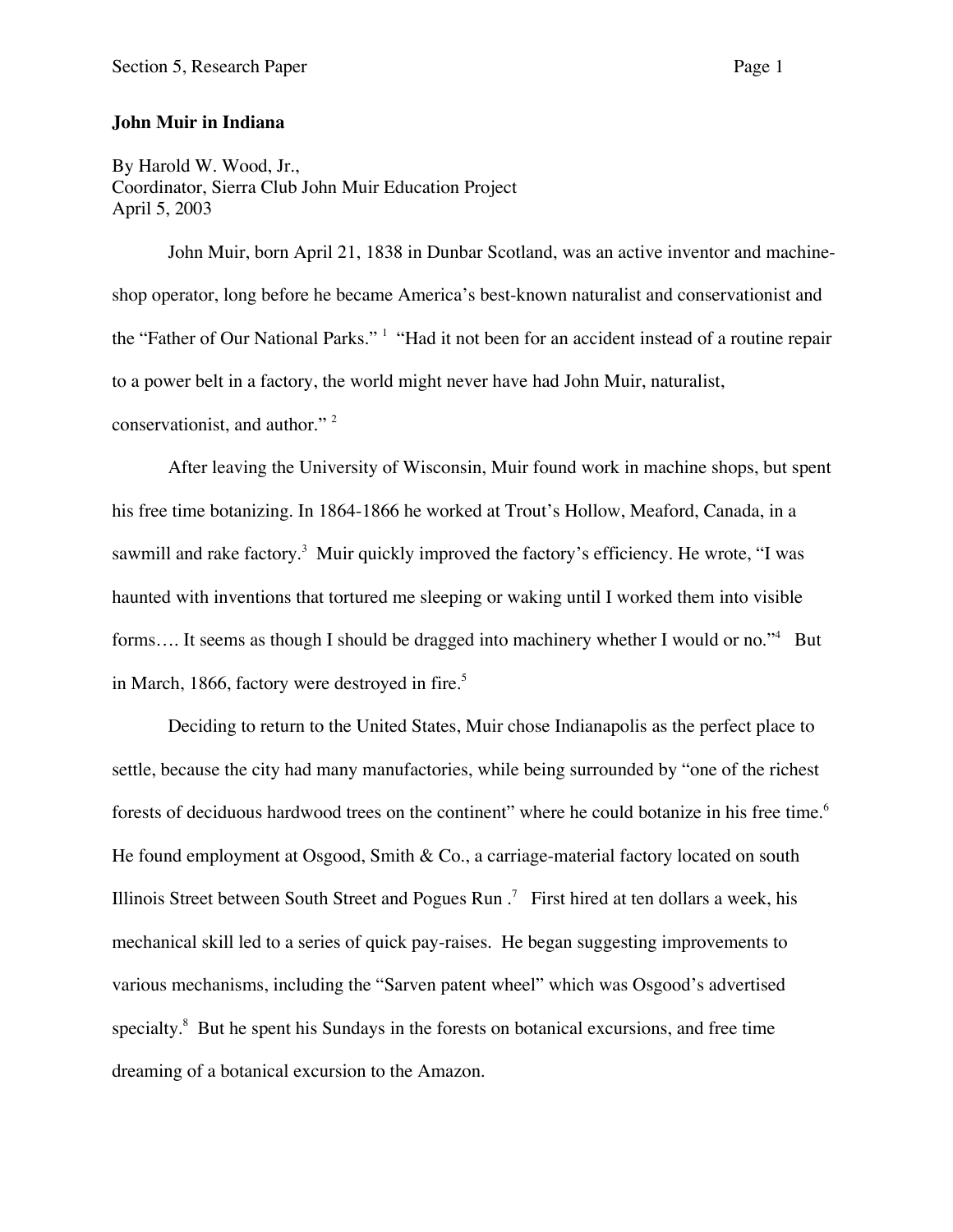One of Muir's University of Wisconsin Professors, Professor James D. Butler, wrote to Indianapolis resident Catharine Merrill, one of the first women professors in America, about his former student, telling her that "Solomon could not speak more wisely about plants." Muir soon became a frequent visitor to the family including Catherine Merrill, her sister, and her young nephew, Merrill Moores.<sup>9</sup>

When telling the Merrills about his work at Osgood  $&$  Smith, he told them how he had invented a machine there that could "automatically make wooden hubs, spokes and felloes and assemble them into a fully completed wheel." They asked if he had taken out a patent on his device. "No," he replied, "all improvements and inventions should be the property of the human race. No inventor has the right to profit by an invention for which he deserves no credit. The idea of it was really inspired by the Almighty."10

Merrill Moores, later a prominent lawyer and for 10 years an Indiana congressman, later wrote "This machine was a success, and I am told that all wooden wheels to this day are made by machines following the plan on which Muir's unpatented wheel-making machine was designed."<sup>11</sup> As a congressman, Moores asked to assigned to the national parks committee, so he could carry on Muir's work.<sup>12</sup>

Muir soon found a company of youngsters and adults following him into the forest every weekend on botanical excursions. He taught a Sunday School class, not with Bible study, but with the "Book of Nature" in the woods and fields, which he believed revealed God just as much as the Bible.<sup>13</sup>

Muir had originally told his employers he intended to stay only long enough to earn funds sufficient for a trip to the Amazon. Realizing his value, however, Osgood and Smith induced him to stay by giving him increasing responsibilities and pay. In fall of 1866 he was asked to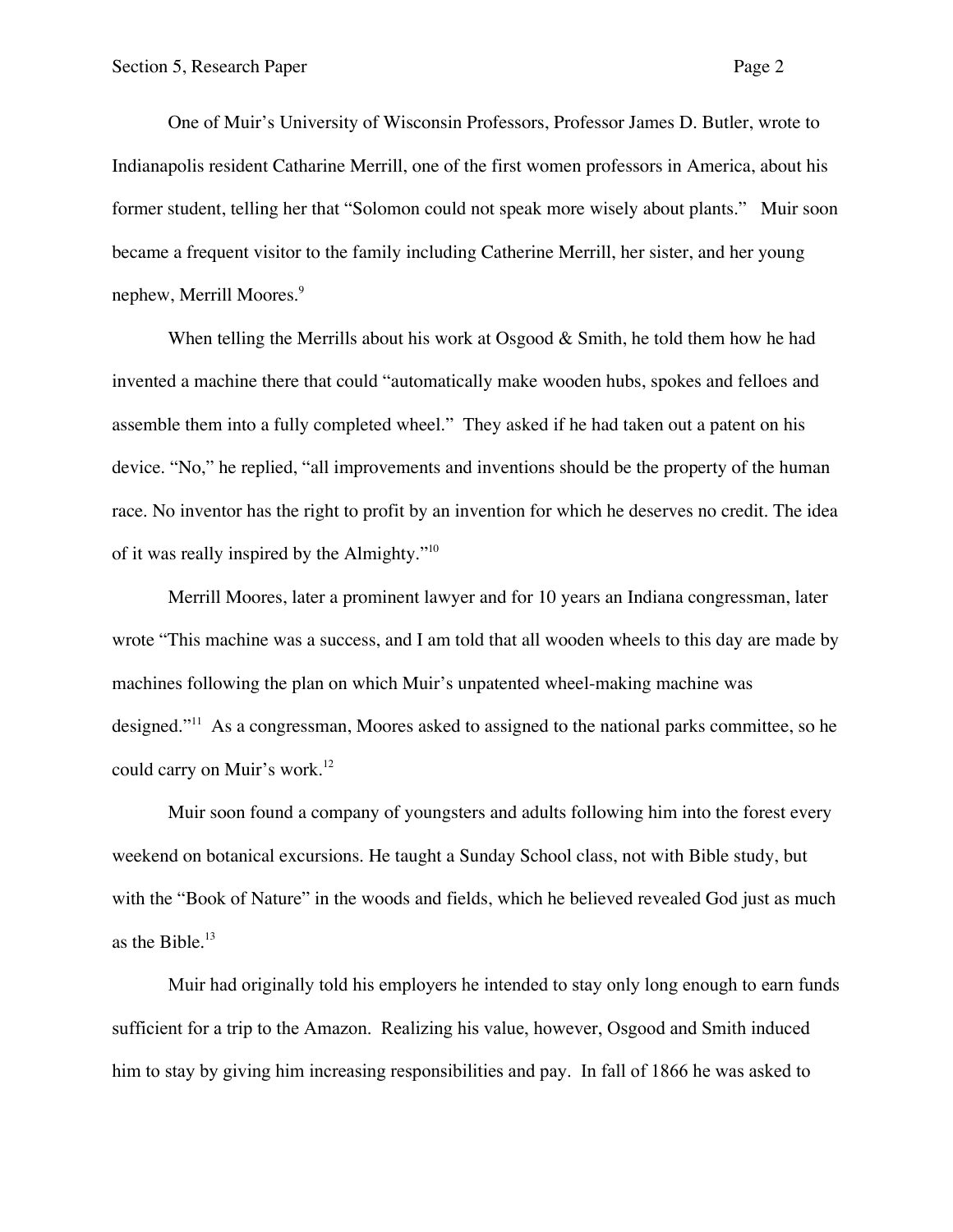make a detailed time-and-motion study of the factory. Thus Muir became a pioneer efficiency expert. He reported the inefficiencies due to temperature variations on the leather belts and worn belt linings. He analyzed the daily work-day, concluding that evening "lamplight labor was not worth very much," since the men were so tired, anticipating the 8 hour workday. Muir wrote to Jeanne Carr that he liked "the rush and roar and whirl of the factory."<sup>14</sup> Smith and Osgood hinted at an eventual partnership. Muir later wrote, "I was in great danger of becoming so successful that my botanical and geographical studies might be interrupted."<sup>15</sup> But then he had an experience resolved his inner conflict between machinery and Nature once and for all.

While at work on March 6, 1867, a file he was using to unlace a belt in the factory slipped and pierced his right eye at the edge of the cornea. Blinded in one eye, his other eye also went dark in sympathetic reaction. Soon after the accident,. Muir wrote: "For weeks I have daily consulted maps in locating a route through the Southern States, the West Indies, South America, and Europe -- a botanical journey studied for years. .. but, alas, I am half blind." 16

Muir wrote to his mentor, Jeanne Carr on April 3, 1867: "You have, of course, heard of my calamity. The sunshine and the winds are working in all the gardens of God, but I--I am lost."<sup>17</sup> He stayed in Indianapolis convalescing until June 10, 1867.<sup>18</sup> The Merrill and Moores families read to him, and Judson Osgood and Samuel Smith visited him frequently, promising a promotion to foreman, a substantial raise in salary, and shorter hours if he would return to the factory.<sup>19</sup> Gradually his sight was restored.

Bade relates:

"During the long days of his confinement in a dark room he had opportunity for much reflection. He concluded that life was too brief and uncertain, and time too precious, to waste upon belts and saws; that while he was pottering in a wagon factory, God was making a world; and he determined that, if his eyesight was spared, he would devote the remainder of his life to a study of the process."<sup>20</sup>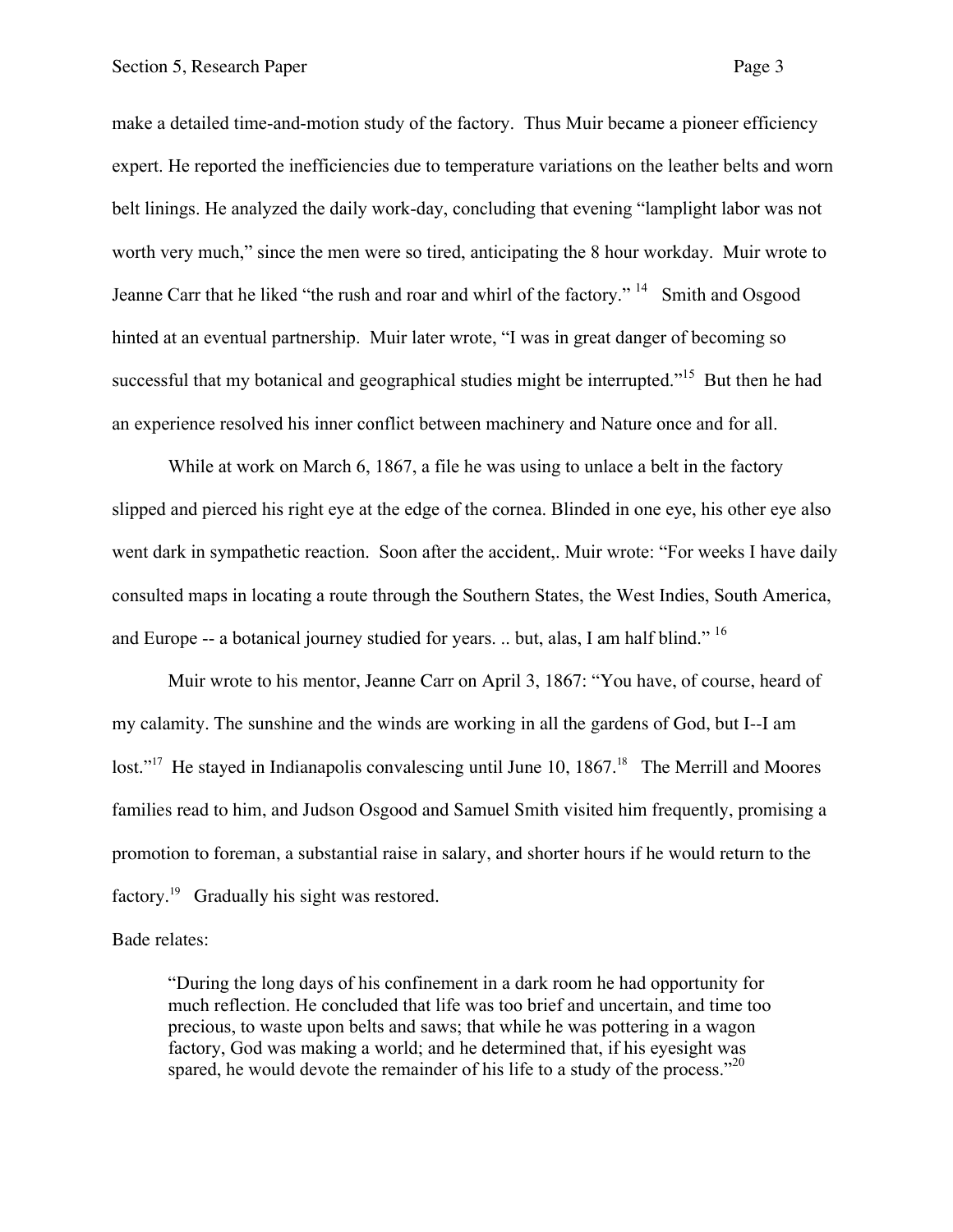$\overline{a}$ 

Muir wrote, "This affliction has driven me to the sweet fields. God has to nearly kill us sometimes, to teach us lessons."<sup>21</sup> Firmly turning his back on the world of machines, he wrote "As soon as I got out into heaven's light … I bade adieu to mechanical inventions, determined to devote the rest of my life to the study of the inventions of God."<sup>22</sup>

Muir left his inventions, plant press, and botanical specimens in storage with the Merrill family in Indianapolis. After a brief trip home to Wisconsin, Muir embarked on a 1,000 mile walk to the Gulf of Mexico, aiming for the rainforests of the Amazon. A bout with malaria caused him to take a 44-year detour on his intended destination, leading to a career as wilderness explorer and defender in the American West.

But the Indiana connection continued. Samuel Merrill, the child of one of Muir's Indianapolis friends, spent the summer of 1892 at Muir's ranch in Martinez, California. It was that year that the Sierra Club was founded, and Muir was made its first president. Merrill was there when Muir related at the supper-table that the Sierra Club had been organized, saying it was the happiest day in his life.<sup>23</sup>

After a famous career as naturalist and conservationist, Muir died December 24, 1914, in Los Angeles, California. But through the Sierra Club, his ideals continue forever. Indiana is today home of the Hoosier Chapter of the Sierra Club, continuing Muir's fight for environmental protection.24

<sup>1</sup> Emmanuals, George, *John Muir, Inventor*, (Fresno, Panorma West Books, 1985). <sup>2</sup> *Ibid*, 17.

<sup>3</sup> Gisel, Bonnie J., *Kindred and Related Spirits: the Letters of John Muir and Jeanne C. Carr*, (Salt Lake City, Utah: 2001), 21.

<sup>4</sup> Wolfe, Linnie Marsh, *Son of the Wilderness: The Life of John Muir* (Madison, University of Wisconsin Press, 1945, 1978), 96-97.